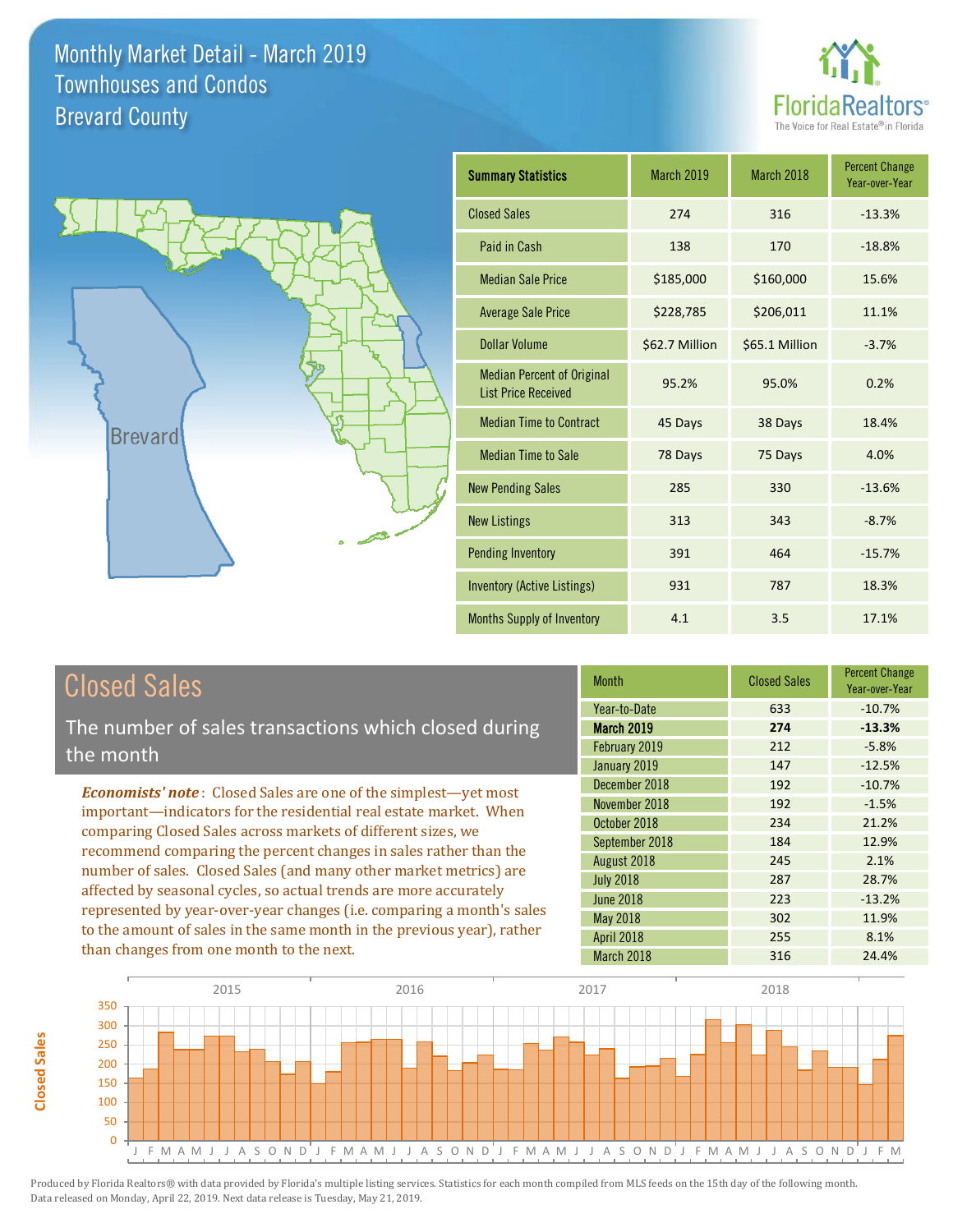this statistic should be interpreted with care.



151 7.9%

| Cash Sales                                                                     | <b>Month</b>      | <b>Cash Sales</b> | <b>Percent Change</b><br>Year-over-Year |
|--------------------------------------------------------------------------------|-------------------|-------------------|-----------------------------------------|
|                                                                                | Year-to-Date      | 328               | $-17.4%$                                |
| The number of Closed Sales during the month in which                           | <b>March 2019</b> | 138               | $-18.8%$                                |
| buyers exclusively paid in cash                                                | February 2019     | 108               | $-21.7%$                                |
|                                                                                | January 2019      | 82                | $-7.9%$                                 |
|                                                                                | December 2018     | 88                | $-17.0%$                                |
|                                                                                | November 2018     | 96                | $-11.9%$                                |
| <b>Economists' note:</b> Cash Sales can be a useful indicator of the extent to | October 2018      | 121               | 21.0%                                   |
| which investors are participating in the market. Why? Investors are            | September 2018    | 94                | 23.7%                                   |
| far more likely to have the funds to purchase a home available up front,       | August 2018       | 120               | 4.3%                                    |
| whereas the typical homebuyer requires a mortgage or some other                | <b>July 2018</b>  | 128               | 14.3%                                   |
| form of financing. There are, of course, many possible exceptions, so          | <b>June 2018</b>  | 109               | $-17.4%$                                |

J F M A M J J A S O N D J F M A M J J A S O N D J F M A M J J A S O N D J F M A M J J A S O N D J F M 0 50 100 150 200 250 2015 2016 2017 2018

### Cash Sales as a Percentage of Closed Sales

The percentage of Closed Sales during the month which were Cash Sales

*Economists' note* : This statistic is simply another way of viewing Cash Sales. The remaining percentages of Closed Sales (i.e. those not paid fully in cash) each month involved some sort of financing, such as mortgages, owner/seller financing, assumed loans, etc.

| <b>Month</b>      | <b>Percent of Closed</b><br>Sales Paid in Cash | <b>Percent Change</b><br>Year-over-Year |
|-------------------|------------------------------------------------|-----------------------------------------|
| Year-to-Date      | 51.8%                                          | $-7.5%$                                 |
| <b>March 2019</b> | 50.4%                                          | $-6.3%$                                 |
| February 2019     | 50.9%                                          | $-17.0%$                                |
| January 2019      | 55.8%                                          | 5.3%                                    |
| December 2018     | 45.8%                                          | $-7.1%$                                 |
| November 2018     | 50.0%                                          | $-10.6%$                                |
| October 2018      | 51.7%                                          | $-0.2%$                                 |
| September 2018    | 51.1%                                          | 9.7%                                    |
| August 2018       | 49.0%                                          | 2.3%                                    |
| <b>July 2018</b>  | 44.6%                                          | $-11.2%$                                |
| <b>June 2018</b>  | 48.9%                                          | $-4.9%$                                 |
| <b>May 2018</b>   | 50.0%                                          | $-3.7%$                                 |
| <b>April 2018</b> | 51.8%                                          | $-6.0%$                                 |
| March 2018        | 53.8%                                          | $-9.4%$                                 |

April 2018 132 1.5%

May 2018

March 2018 170 12.6%



Pct. of Closed Sales **Pct. of Closed Sales**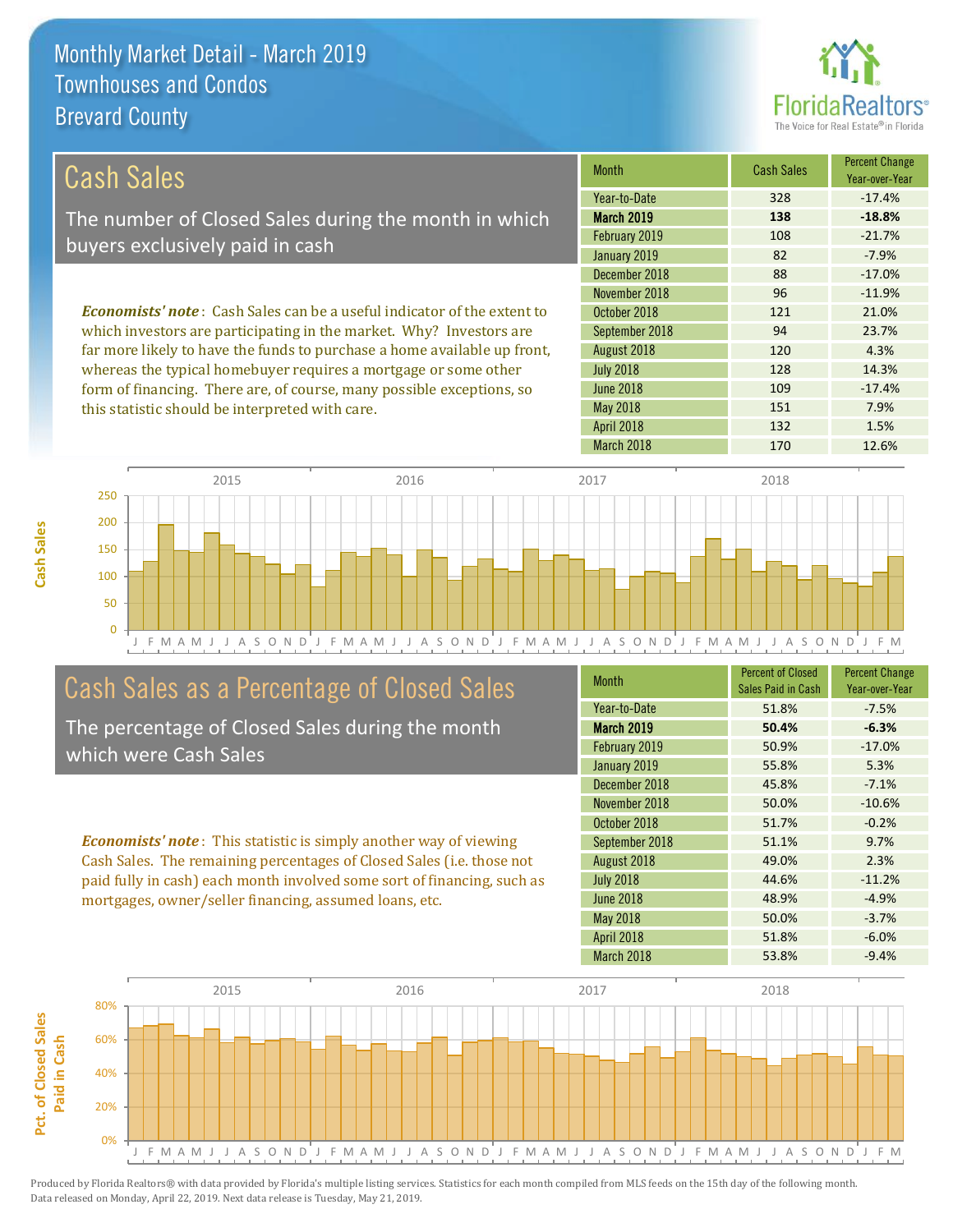

#### *Economists' note* : Median Sale Price is our preferred summary statistic for price activity because, unlike Average Sale Price, Median Sale Price is not sensitive to high sale prices for small numbers of homes that may not be characteristic of the market area. Keep in mind that median price trends over time are not always solely caused by changes in the general value of local real estate. Median sale price only reflects the values of the homes that *sold* each month, and the mix of the types of homes that sell can change over time. March 2018 **\$160,000** \$160,000 6.7% May 2018 **\$179,950** \$179,950 **10.7%** April 2018 **\$190,000** 18.8% July 2018 **\$170,750** 6.1% June 2018 **\$175,000** 14.0% \$185,000 5.7% November 2018 **\$165,250** 3.3% August 2018 **\$180,000** 17.6% February 2019 **\$173,500** 10.9% January 2019 **\$169,400** \$169,400 13.0% October 2018 **\$175,000** 9.4% September 2018 **\$169,000** 3.7% December 2018 Month Median Sale Price Percent Change Year-over-Year March 2019 **\$185,000 15.6%** Year-to-Date \$175,000 10.8% \$200K 2015 2016 2017 2018 Median Sale Price The median sale price reported for the month (i.e. 50% of sales were above and 50% of sales were below)



### Average Sale Price

The average sale price reported for the month (i.e. total sales in dollars divided by the number of sales)

*Economists' note* : Usually, we prefer Median Sale Price over Average Sale Price as a summary statistic for home prices. However, Average Sale Price does have its uses—particularly when it is analyzed alongside the Median Sale Price. For one, the relative difference between the two statistics can provide some insight into the market for higher-end homes in an area.

| Month             | <b>Average Sale Price</b> | <b>Percent Change</b><br>Year-over-Year |
|-------------------|---------------------------|-----------------------------------------|
| Year-to-Date      | \$218,116                 | 9.6%                                    |
| <b>March 2019</b> | \$228,785                 | 11.1%                                   |
| February 2019     | \$213,441                 | 13.6%                                   |
| January 2019      | \$204,972                 | 2.1%                                    |
| December 2018     | \$212,250                 | 1.4%                                    |
| November 2018     | \$206,978                 | 5.9%                                    |
| October 2018      | \$211,618                 | 10.2%                                   |
| September 2018    | \$202,247                 | 4.3%                                    |
| August 2018       | \$212,710                 | 18.1%                                   |
| <b>July 2018</b>  | \$208,816                 | 10.9%                                   |
| <b>June 2018</b>  | \$204,126                 | 11.7%                                   |
| May 2018          | \$224,462                 | 18.8%                                   |
| <b>April 2018</b> | \$222,665                 | 6.9%                                    |
| March 2018        | \$206,011                 | 7.9%                                    |



Produced by Florida Realtors® with data provided by Florida's multiple listing services. Statistics for each month compiled from MLS feeds on the 15th day of the following month. Data released on Monday, April 22, 2019. Next data release is Tuesday, May 21, 2019.

**Average Sale Price**

**Average Sale Price**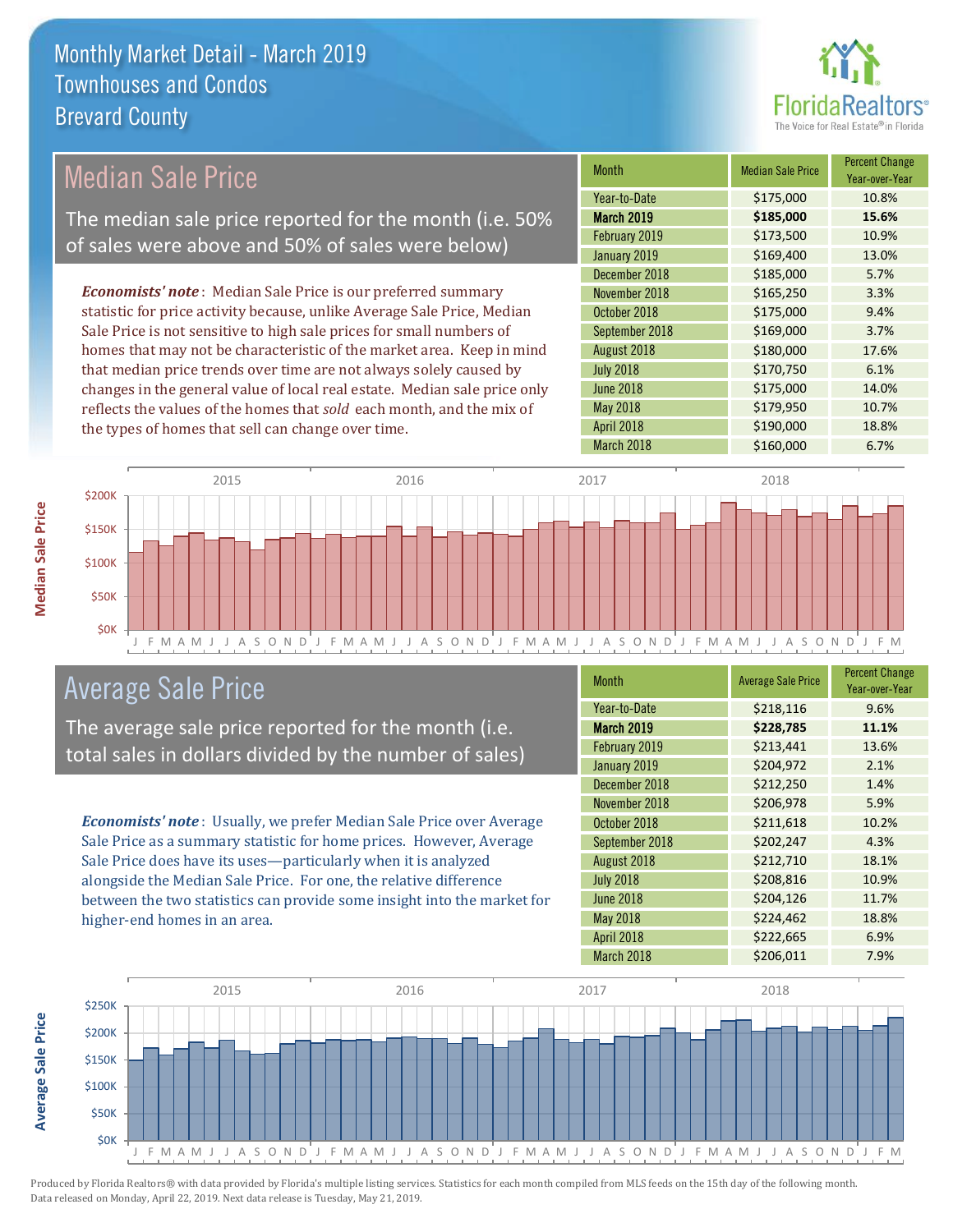

### ollar Volume

The sum of the sale prices for all sales which closed during the month

*Economists' note* : Dollar Volume is simply the sum of all sale prices in a given time period, and can quickly be calculated by multiplying Closed Sales by Average Sale Price. It is a strong indicator of the health of the real estate industry in a market, and is of particular interest to real estate professionals, investors, analysts, and government agencies. Potential home sellers and home buyers, on the other hand, will likely be better served by paying attention to trends in the two components of Dollar Volume (i.e. sales and prices) individually.

| <b>Month</b>     | Dollar Volume   | <b>Percent Change</b><br>Year-over-Year |
|------------------|-----------------|-----------------------------------------|
| Year-to-Date     | \$138.1 Million | $-2.1%$                                 |
| March 2019       | \$62.7 Million  | $-3.7%$                                 |
| February 2019    | \$45.2 Million  | 7.0%                                    |
| January 2019     | \$30.1 Million  | $-10.6%$                                |
| December 2018    | \$40.8 Million  | $-9.4%$                                 |
| November 2018    | \$39.7 Million  | 4.3%                                    |
| October 2018     | \$49.5 Million  | 33.6%                                   |
| September 2018   | \$37.2 Million  | 17.8%                                   |
| August 2018      | \$52.1 Million  | 20.6%                                   |
| <b>July 2018</b> | \$59.9 Million  | 42.8%                                   |
| <b>June 2018</b> | \$45.5 Million  | $-3.1%$                                 |
| May 2018         | \$67.8 Million  | 32.8%                                   |
| April 2018       | \$56.8 Million  | 15.5%                                   |
| March 2018       | \$65.1 Million  | 34.3%                                   |



# Median Percent of Original List Price Received

The median of the sale price (as a percentage of the original list price) across all properties selling during the month

*Economists' note* : The Median Percent of Original List Price Received is useful as an indicator of market recovery, since it typically rises as buyers realize that the market may be moving away from them and they need to match the selling price (or better it) in order to get a contract on the house. This is usually the last measure to indicate a market has shifted from down to up, so it is what we would call a *lagging* indicator.

| <b>Month</b>      | Med. Pct. of Orig.<br><b>List Price Received</b> | <b>Percent Change</b><br>Year-over-Year |
|-------------------|--------------------------------------------------|-----------------------------------------|
| Year-to-Date      | 95.2%                                            | $-0.3%$                                 |
| <b>March 2019</b> | 95.2%                                            | 0.2%                                    |
| February 2019     | 95.3%                                            | $-0.6%$                                 |
| January 2019      | 95.5%                                            | 0.0%                                    |
| December 2018     | 94.7%                                            | $-1.3%$                                 |
| November 2018     | 94.5%                                            | $-0.7%$                                 |
| October 2018      | 95.6%                                            | 0.3%                                    |
| September 2018    | 94.7%                                            | $-0.5%$                                 |
| August 2018       | 95.8%                                            | $-0.3%$                                 |
| <b>July 2018</b>  | 95.7%                                            | 0.4%                                    |
| <b>June 2018</b>  | 95.9%                                            | 1.3%                                    |
| <b>May 2018</b>   | 96.0%                                            | 0.7%                                    |
| April 2018        | 95.8%                                            | 0.3%                                    |
| March 2018        | 95.0%                                            | $-0.2%$                                 |



Produced by Florida Realtors® with data provided by Florida's multiple listing services. Statistics for each month compiled from MLS feeds on the 15th day of the following month. Data released on Monday, April 22, 2019. Next data release is Tuesday, May 21, 2019.

**Med. Pct. of Orig.** 

Med. Pct. of Orig.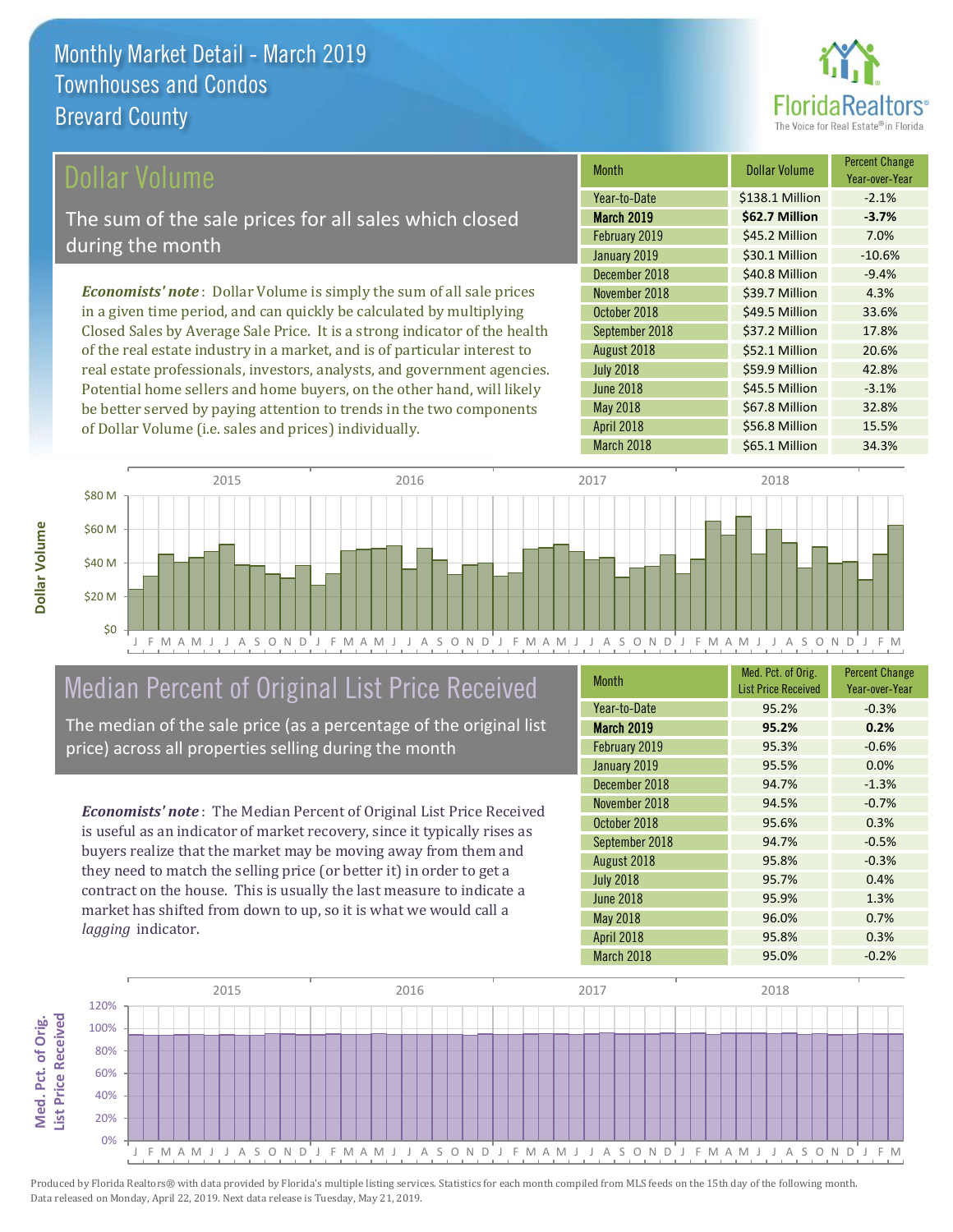

### Median Time to Contract

The median number of days between the listing date and contract date for all Closed Sales during the month

*Economists' note* : Like Time to Sale, Time to Contract is a measure of the length of the home selling process calculated for sales which closed during the month. The difference is that Time to Contract measures the number of days between the initial listing of a property and the signing of the contract which eventually led to the closing of the sale. When the gap between Median Time to Contract and Median Time to Sale grows, it is usually a sign of longer closing times and/or declining numbers of cash sales.

| Month             | Median Time to<br>Contract | <b>Percent Change</b><br>Year-over-Year |
|-------------------|----------------------------|-----------------------------------------|
| Year-to-Date      | 43 Days                    | 34.4%                                   |
| <b>March 2019</b> | 45 Days                    | 18.4%                                   |
| February 2019     | 49 Days                    | 157.9%                                  |
| January 2019      | 35 Days                    | $-7.9%$                                 |
| December 2018     | 43 Days                    | 26.5%                                   |
| November 2018     | 38 Days                    | $-13.6%$                                |
| October 2018      | 30 Days                    | $-21.1%$                                |
| September 2018    | 32 Days                    | 3.2%                                    |
| August 2018       | 25 Days                    | $-19.4%$                                |
| <b>July 2018</b>  | 34 Days                    | 25.9%                                   |
| <b>June 2018</b>  | 34 Days                    | 17.2%                                   |
| May 2018          | 27 Days                    | $-12.9%$                                |
| April 2018        | 23 Days                    | $-17.9%$                                |
| March 2018        | 38 Days                    | 31.0%                                   |



### Median Time to Sale

**Median Time to** 

**Median Time to** 

The median number of days between the listing date and closing date for all Closed Sales during the month

*Economists' note* : Time to Sale is a measure of the length of the home selling process, calculated as the number of days between the initial listing of a property and the closing of the sale. *Median* Time to Sale is the amount of time the "middle" property selling this month was on the market. That is, 50% of homes selling this month took *less* time to sell, and 50% of homes took *more* time to sell. Median Time to Sale gives a more accurate picture than Average Time to Sale, which can be skewed upward by small numbers of properties taking an abnormally long time to sell.

| Month             | <b>Median Time to Sale</b> | <b>Percent Change</b><br>Year-over-Year |
|-------------------|----------------------------|-----------------------------------------|
| Year-to-Date      | 79 Days                    | 14.5%                                   |
| March 2019        | 78 Days                    | 4.0%                                    |
| February 2019     | 81 Days                    | 37.3%                                   |
| January 2019      | 74 Days                    | 0.0%                                    |
| December 2018     | 78 Days                    | 5.4%                                    |
| November 2018     | 73 Days                    | $-5.2%$                                 |
| October 2018      | 66 Days                    | $-10.8%$                                |
| September 2018    | 71 Days                    | $-4.1%$                                 |
| August 2018       | 62 Days                    | $-7.5%$                                 |
| <b>July 2018</b>  | 64 Days                    | $-8.6%$                                 |
| <b>June 2018</b>  | 71 Days                    | 14.5%                                   |
| May 2018          | 67 Days                    | $-5.6%$                                 |
| <b>April 2018</b> | 60 Days                    | $-13.0%$                                |
| March 2018        | 75 Days                    | 7.1%                                    |

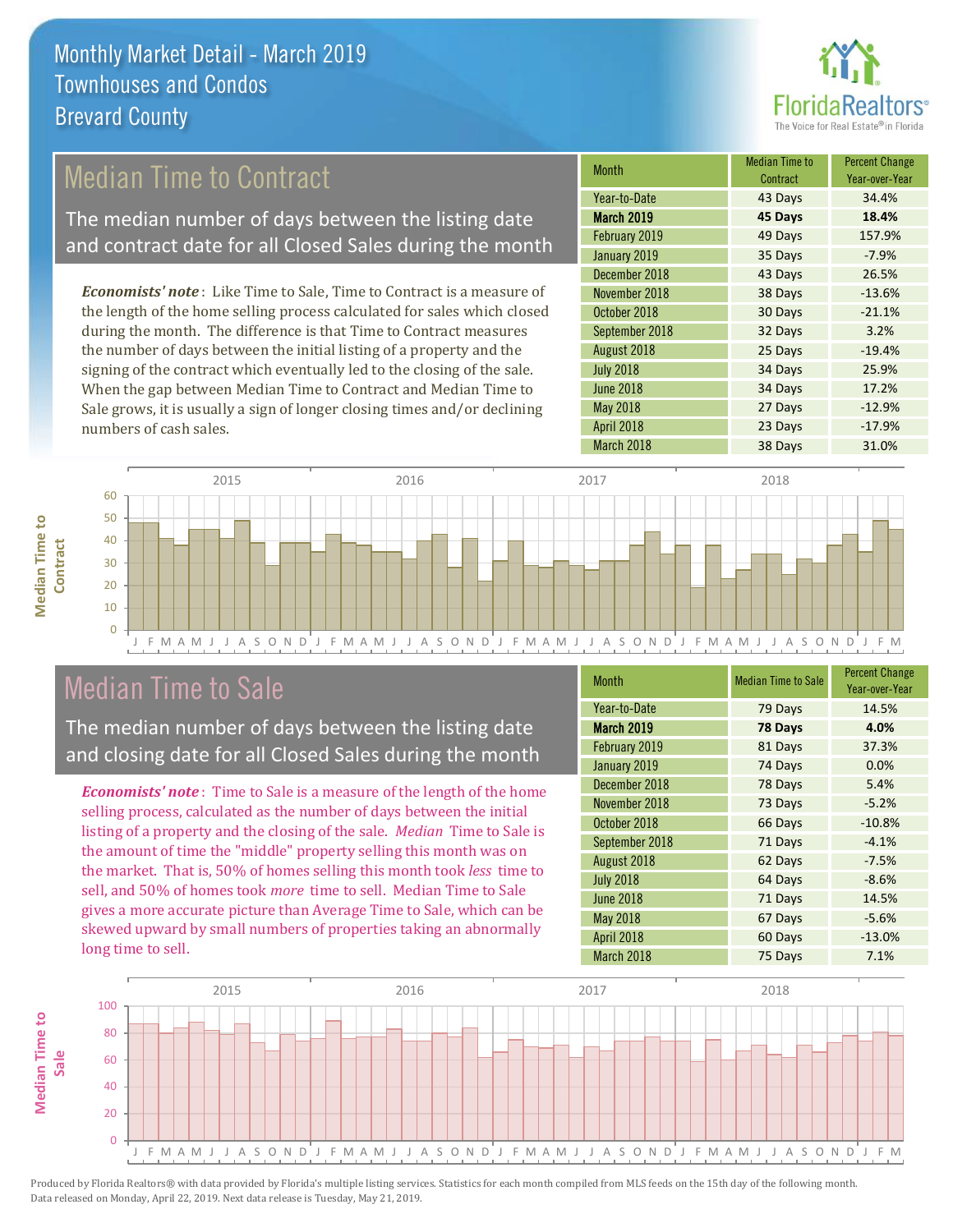

| <b>New Pending Sales</b>                                                       | <b>Month</b>      | <b>New Pending Sales</b> | <b>Percent Change</b><br>Year-over-Year |
|--------------------------------------------------------------------------------|-------------------|--------------------------|-----------------------------------------|
|                                                                                | Year-to-Date      | 804                      | $-11.5%$                                |
| The number of listed properties that went under                                | <b>March 2019</b> | 285                      | $-13.6%$                                |
| contract during the month                                                      | February 2019     | 273                      | $-13.3%$                                |
|                                                                                | January 2019      | 246                      | $-6.5%$                                 |
|                                                                                | December 2018     | 151                      | $-21.4%$                                |
| <b>Economists' note</b> : Because of the typical length of time it takes for a | November 2018     | 187                      | $-15.8%$                                |
| sale to close, economists consider Pending Sales to be a decent                | October 2018      | 222                      | 3.7%                                    |
| indicator of potential future Closed Sales. It is important to bear in         | September 2018    | 225                      | 47.1%                                   |
| mind, however, that not all Pending Sales will be closed successfully.         | August 2018       | 258                      | $-4.1%$                                 |
| So, the effectiveness of Pending Sales as a future indicator of Closed         | <b>July 2018</b>  | 251                      | 2.4%                                    |
| Sales is susceptible to changes in market conditions such as the               | <b>June 2018</b>  | 234                      | $-3.3%$                                 |

J F M A M J J A S O N D J F M A M J J A S O N D J F M A M J J A S O N D J F M A M J J A S O N D J F M  $\Omega$ 50 100 150 200 250 300 350 2015 2016 2017 2018

# New Listings

distressed properties for sale.

The number of properties put onto the market during the month

availability of financing for homebuyers and the inventory of

*Economists' note* : New Listings tend to rise in delayed response to increasing prices, so they are often seen as a lagging indicator of market health. As prices rise, potential sellers raise their estimations of value—and in the most recent cycle, rising prices have freed up many potential sellers who were previously underwater on their mortgages. Note that in our calculations, we take care to not include properties that were recently taken off the market and quickly relisted, since these are not really *new* listings.

| <b>Month</b>     | <b>New Listings</b> | <b>Percent Change</b><br>Year-over-Year |
|------------------|---------------------|-----------------------------------------|
| Year-to-Date     | 997                 | $-6.8%$                                 |
| March 2019       | 313                 | $-8.7%$                                 |
| February 2019    | 310                 | $-9.6%$                                 |
| January 2019     | 374                 | $-2.6%$                                 |
| December 2018    | 212                 | $-4.1%$                                 |
| November 2018    | 279                 | 8.6%                                    |
| October 2018     | 281                 | 10.6%                                   |
| September 2018   | 271                 | 63.3%                                   |
| August 2018      | 338                 | 11.6%                                   |
| <b>July 2018</b> | 272                 | $-8.4%$                                 |
| <b>June 2018</b> | 258                 | 1.2%                                    |
| May 2018         | 362                 | 13.8%                                   |
| April 2018       | 345                 | 7.1%                                    |
| March 2018       | 343                 | 15.5%                                   |

March 2018 330 5.8%

May 2018 **292** -3.9% April 2018 **307** 16.3%



Produced by Florida Realtors® with data provided by Florida's multiple listing services. Statistics for each month compiled from MLS feeds on the 15th day of the following month. Data released on Monday, April 22, 2019. Next data release is Tuesday, May 21, 2019.

**New Listings**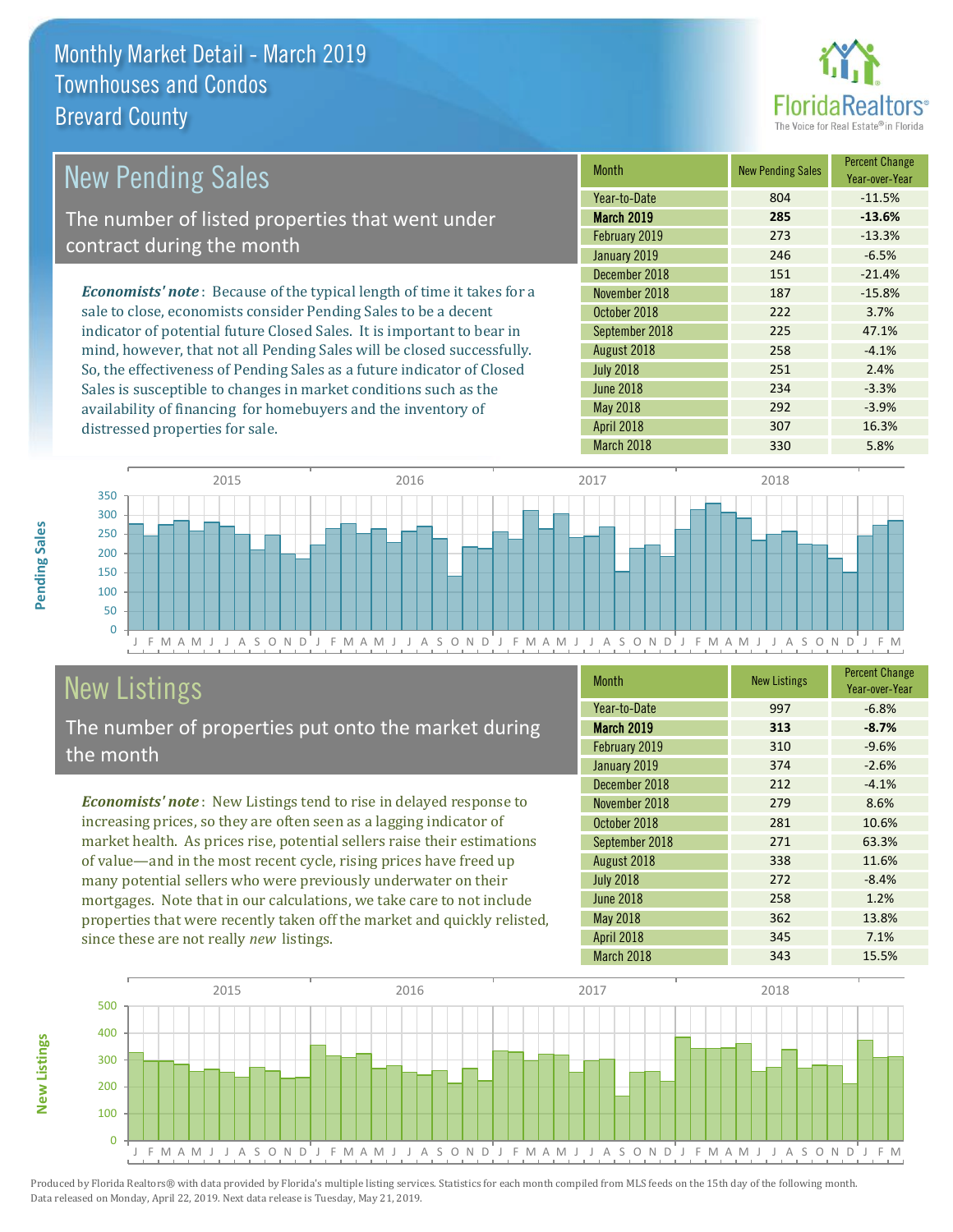

# *Economists' note* : There are a number of ways to define and calculate Inventory (Active Listings) The number of property listings active at the end of the month

Inventory. Our method is to simply count the number of active listings on the last day of the month, and hold this number to compare with the same month the following year. Inventory rises when New Listings are outpacing the number of listings that go off-market (regardless of whether they actually sell). Likewise, it falls when New Listings aren't keeping up with the rate at which homes are going off-market.

| <b>Month</b>             | Inventory | <b>Percent Change</b><br>Year-over-Year |
|--------------------------|-----------|-----------------------------------------|
| <b>YTD (Monthly Avg)</b> | 962       | 19.1%                                   |
| March 2019               | 931       | 18.3%                                   |
| February 2019            | 967       | 18.2%                                   |
| January 2019             | 989       | 20.6%                                   |
| December 2018            | 904       | 23.8%                                   |
| November 2018            | 898       | 19.6%                                   |
| October 2018             | 846       | 13.7%                                   |
| September 2018           | 819       | 10.8%                                   |
| August 2018              | 802       | 4.7%                                    |
| <b>July 2018</b>         | 769       | $-0.4%$                                 |
| <b>June 2018</b>         | 775       | 0.8%                                    |
| <b>May 2018</b>          | 807       | 1.9%                                    |
| April 2018               | 784       | $-5.1%$                                 |
| March 2018               | 787       | $-2.1%$                                 |



# Months Supply of Inventory

An estimate of the number of months it will take to deplete the current Inventory given recent sales rates

*Economists' note* : MSI is a useful indicator of market conditions. The benchmark for a balanced market (favoring neither buyer nor seller) is 5.5 months of inventory. Anything higher is traditionally a buyers' market, and anything lower is a sellers' market. There is no single accepted way of calculating MSI. A common method is to divide current Inventory by the most recent month's Closed Sales count, but this count is a usually poor predictor of future Closed Sales due to seasonal cycles. To eliminate seasonal effects, we use the 12-month average of monthly Closed Sales instead.

| <b>Month</b>             | <b>Months Supply</b> | <b>Percent Change</b><br>Year-over-Year |
|--------------------------|----------------------|-----------------------------------------|
| <b>YTD (Monthly Avg)</b> | 4.2                  | 13.5%                                   |
| <b>March 2019</b>        | 4.1                  | 17.1%                                   |
| February 2019            | 4.2                  | 13.5%                                   |
| January 2019             | 4.2                  | 10.5%                                   |
| December 2018            | 3.8                  | 15.2%                                   |
| November 2018            | 3.8                  | 11.8%                                   |
| October 2018             | 3.6                  | 5.9%                                    |
| September 2018           | 3.5                  | 2.9%                                    |
| August 2018              | 3.5                  | 2.9%                                    |
| <b>July 2018</b>         | 3.3                  | $-2.9%$                                 |
| <b>June 2018</b>         | 3.4                  | $-2.9%$                                 |
| May 2018                 | 3.5                  | $-2.8%$                                 |
| April 2018               | 3.5                  | $-5.4%$                                 |
| March 2018               | 3.5                  | $-2.8%$                                 |

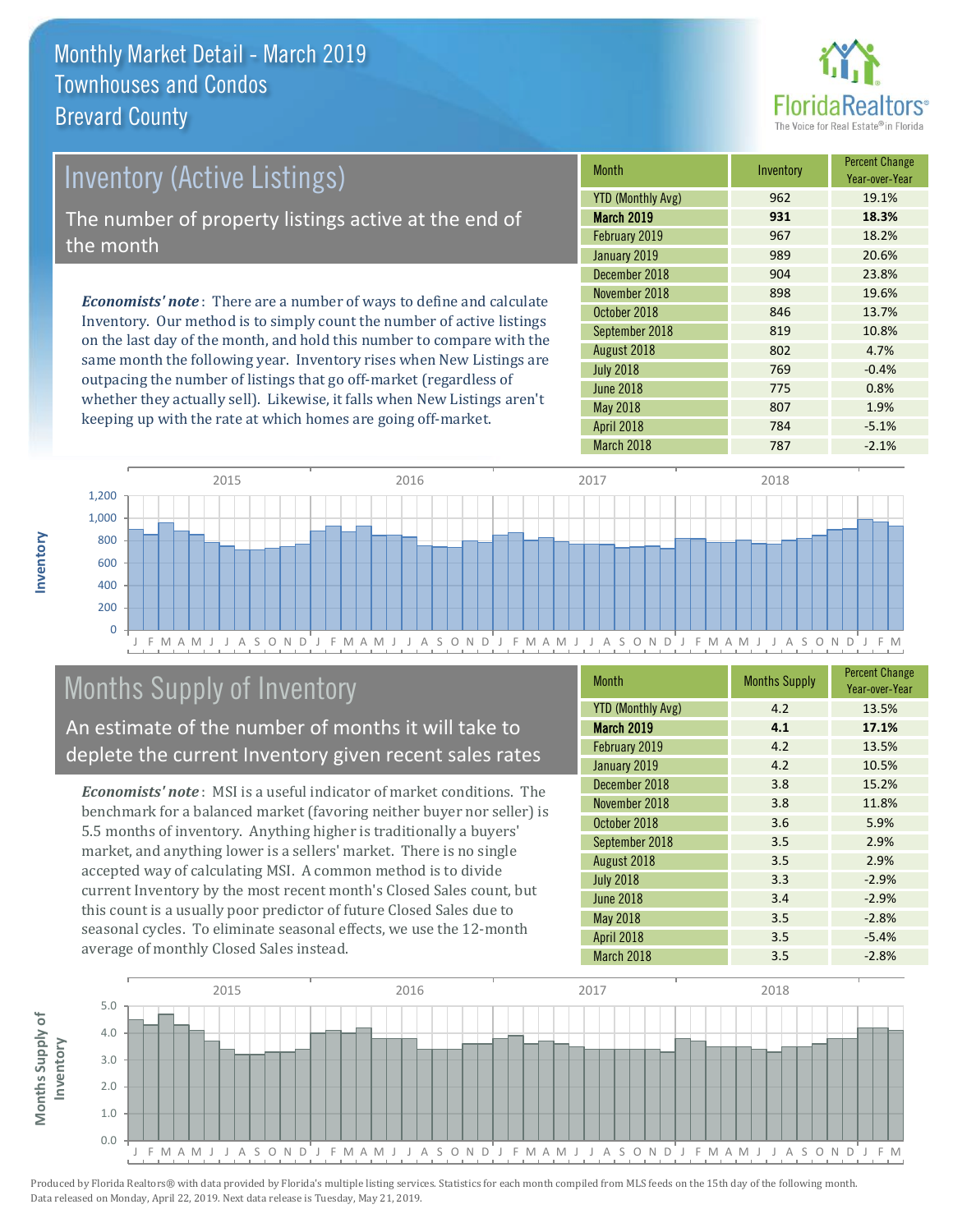

# *Economists' note:* Closed Sales are one of the simplest—yet most Closed Sales by Sale Price The number of sales transactions which closed during the month

important—indicators for the residential real estate market. When comparing Closed Sales across markets of different sizes, we recommend comparing the percent changes in sales rather than the number of sales. Closed Sales (and many other market metrics) are affected by seasonal cycles, so actual trends are more accurately represented by year-over-year changes (i.e. comparing a month's sales to the amount of sales in the same month in the previous year), rather than changes from one month to the next.





### Median Time to Contract by Sale Price The median number of days between the listing date and contract date for all Closed Sales during the month

*Economists' note* : Like Time to Sale, Time to Contract is a measure of the length of the home selling process calculated for sales which closed during the month. The difference is that Time to Contract measures the number of days between the initial listing of a property and the signing of the contract which eventually led to the closing of the sale. When the gap between Median Time to Contract and Median Time to Sale grows, it is usually a sign of longer closing times and/or declining numbers of cash sales.

| <b>Sale Price</b>     | Median Time to<br>Contract | <b>Percent Change</b><br>Year-over-Year |
|-----------------------|----------------------------|-----------------------------------------|
| Less than \$50,000    | 38 Days                    | 18.8%                                   |
| $$50,000 - $99,999$   | 28 Days                    | 21.7%                                   |
| $$100,000 - $149,999$ | 51 Days                    | 37.8%                                   |
| $$150,000 - $199,999$ | 38 Days                    | 0.0%                                    |
| \$200,000 - \$249,999 | 44 Days                    | 100.0%                                  |
| \$250,000 - \$299,999 | 56 Days                    | 51.4%                                   |
| \$300,000 - \$399,999 | 83 Days                    | $-7.8%$                                 |
| \$400,000 - \$599,999 | 189 Days                   | 225.9%                                  |
| \$600,000 - \$999,999 | 44 Days                    | $-68.3%$                                |
| \$1,000,000 or more   | (No Sales)                 | N/A                                     |

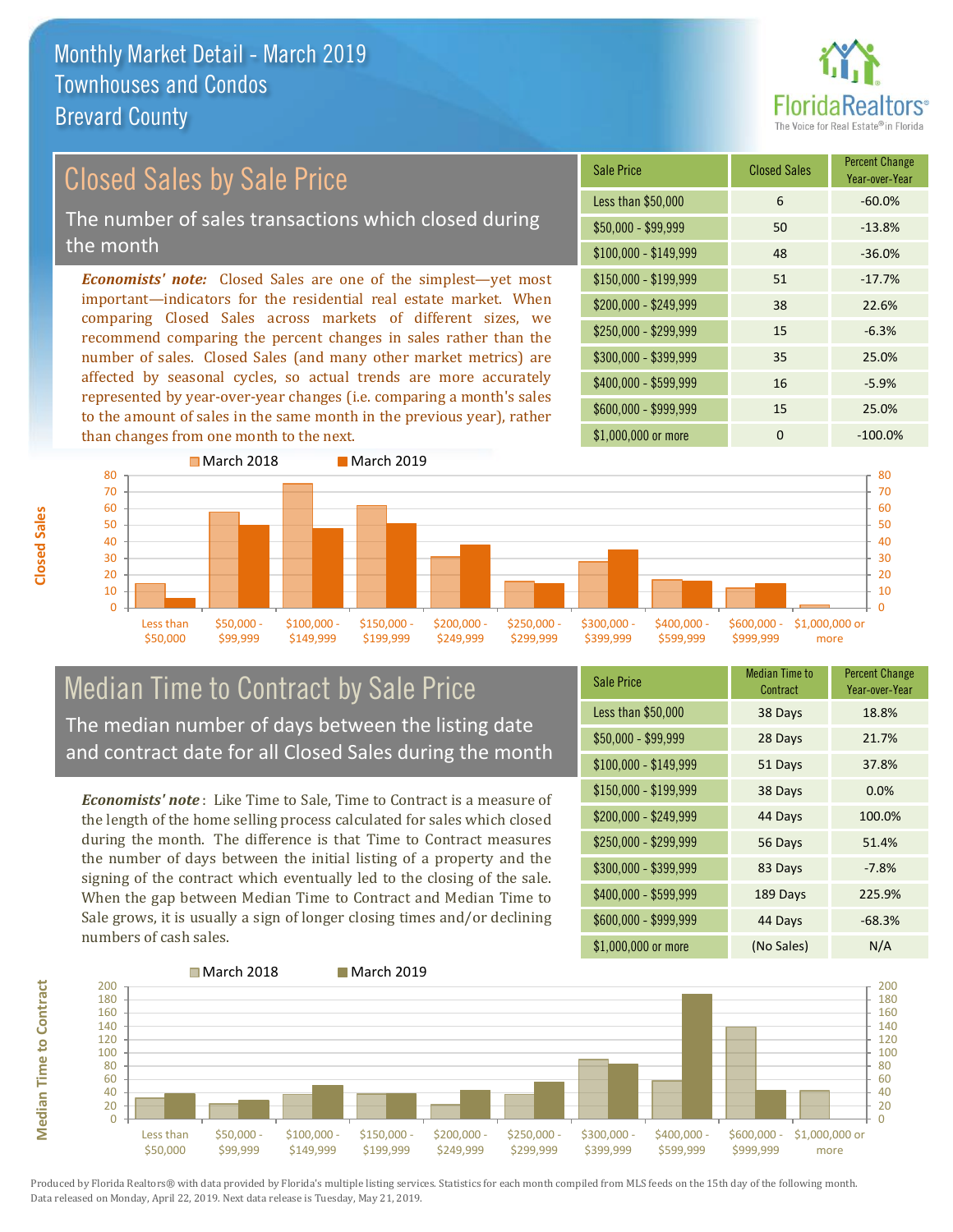

# New Listings by Initial Listing Price

The number of properties put onto the market during the month

*Economists' note:* New Listings tend to rise in delayed response to increasing prices, so they are often seen as a lagging indicator of market health. As prices rise, potential sellers raise their estimations of value—and in the most recent cycle, rising prices have freed up many potential sellers who were previously underwater on their mortgages. Note that in our calculations, we take care to not include properties that were recently taken off the market and quickly relisted, since these are not really *new* listings.





#### Inventory by Current Listing Price The number of property listings active at the end of the month

*Economists' note* : There are a number of ways to define and calculate Inventory. Our method is to simply count the number of active listings on the last day of the month, and hold this number to compare with the same month the following year. Inventory rises when New Listings are outpacing the number of listings that go off-market (regardless of whether they actually sell). Likewise, it falls when New Listings aren't keeping up with the rate at which homes are going off-market.

| <b>Current Listing Price</b> | Inventory | <b>Percent Change</b><br>Year-over-Year |
|------------------------------|-----------|-----------------------------------------|
| Less than \$50,000           | 9         | $-43.8%$                                |
| $$50,000 - $99,999$          | 68        | $-30.6%$                                |
| $$100,000 - $149,999$        | 145       | 74.7%                                   |
| $$150,000 - $199,999$        | 120       | 42.9%                                   |
| \$200,000 - \$249,999        | 103       | 56.1%                                   |
| \$250,000 - \$299,999        | 104       | 13.0%                                   |
| \$300,000 - \$399,999        | 204       | 37.8%                                   |
| \$400,000 - \$599,999        | 98        | $-14.8%$                                |
| \$600,000 - \$999,999        | 65        | $-9.7%$                                 |
| \$1,000,000 or more          | 15        | 15.4%                                   |



Produced by Florida Realtors® with data provided by Florida's multiple listing services. Statistics for each month compiled from MLS feeds on the 15th day of the following month. Data released on Monday, April 22, 2019. Next data release is Tuesday, May 21, 2019.

**Inventory**